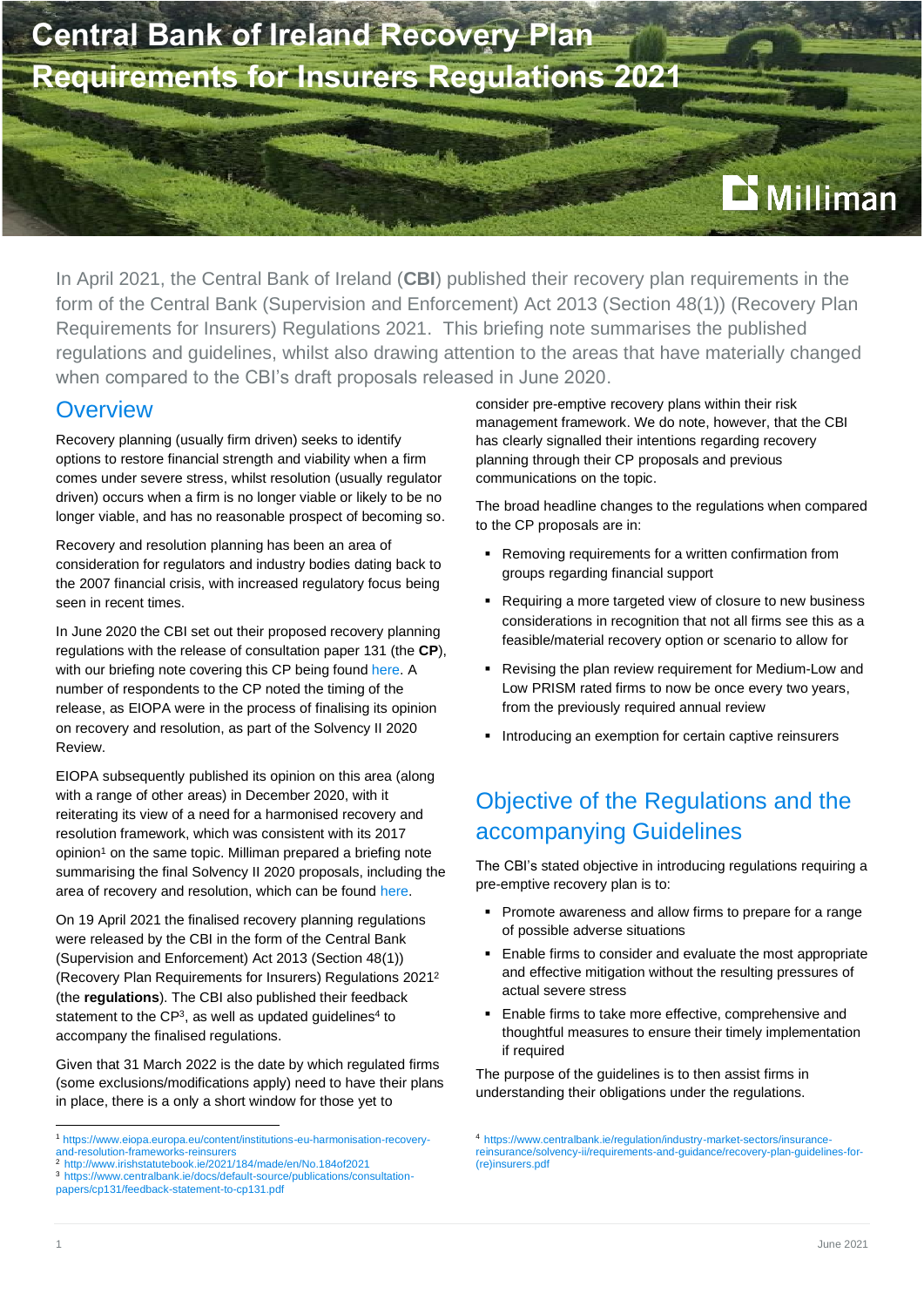# Regulations and Guidance

The finalised requirements and guidelines include revisions in a number of areas in order to incorporate feedback received during the consultation phase. To serve as a bridge between the final regulations and the draft CP proposals, we have included an overview of the finalised regulations and guidelines, along with commentary under "Key changes compared to the CP" for each area where the regulations or guidelines have significantly deviated from the CP's draft proposals.

#### **GENERAL REQUIREMENTS**

Insurers are required to prepare a recovery plan which complies with the requirements as set out in the regulations. As the regulations do not differentiate between life, general and reinsurance companies, the regulations take a "one size fits all" approach, which may lead to differing interpretations across the insurance industry. The requirements do however, incorporate some specific modifications to the requirements for captive insurers and third-country insurers with Irish branches.

The regulations state that they will be applicable to insurers other than the following:

- Those subject to Regulations 13A and 13B (i.e. firms availing of the Temporary Run-off Regime (TRR)) of the European Union (Insurance and Reinsurance) Regulations 2015 (S.I. No. 485 of 2015)
- During such times that an insurer is developing and implementing a recovery plan under the non-compliance with SCR regulation or a finance scheme under the noncompliance with MCR regulation of Solvency II.
- Captive reinsurers that satisfy a specific set of conditions as contained in the regulations, once an exemption has been sought from and confirmed by the CBI

Where an insurer includes a recovery option that involves the provision of financial support from another undertaking within the same group as the insurer, the insurer is required to include in the recovery plan confirmation from its board that it has carried out, in consultation with the other undertaking, a realistic assessment of the other undertaking's willingness and ability to provide such financial support in the scenarios contemplated, together with the key points from that assessment.

The regulations state that, if requested by the CBI, the insurer must provide a copy of the recovery plan and information on the recovery indicators outlined in the plan. However, within the guidelines, it further specifies that insurers with a PRISM impact rating of High or Medium High are required to submit an initial recovery plan by 31 March 2022, and for subsequent versions to be submitted within 1 month of their approval by the board. Newly authorised firms are required to prepare a plan within 12 months of their authorisation.

The insurer is required to maintain the plan, with review (and update if required) taking place at least annually for High and Medium-High insurers and every 24 months for Medium-Low and Low insurers. Where a firm has been reclassified to a High or Medium-High rating from a Medium-Low or Low rating, a plan review within 6 months of the reclassification is required.

An update to the plan is required where an insurer's structure, business or financial position has changed in such a way that it has a material effect, or requires changes, to the existing plan.

Where the recovery plan has been reviewed by internal/external auditors or risk committee, the occurrence and recommendations of such reviews are to be outlined in the plan.

The insurer's board needs to formally assess and approve the latest recovery plan.

#### **GENERAL GUIDELINES**

The guidelines provide further information on how the preemptive planning is linked to resolution plans and an insurer's system of governance, risk management framework, ORSA and the overall Solvency II regulations.

With regards to proportionality, the guidelines note that the level of detail within the pre-emptive recovery plan should be appropriate to the nature, scale and complexity of the insurer and should be proportionate, reflecting such information that is necessary to understand the key vulnerabilities of the insurer, its recovery capacity and the governance arrangements for the development and operation of the plan.

For a captive insurer, due to the fact that its principal relationship is to its group, the guidelines note that a more simplified strategic analysis is likely to be appropriate. The most relevant scenarios would then be where the group chooses to put the captive into run-off or where the group itself is under severe stress or insolvent.

For third country branches, the guidelines clarify that preemptive planning is only in respect to the business carried out in the Irish branch and that the strategic analysis should relate to that branch, including any operational reliance on head office, other group entities or third parties that are necessary for the continuation of that branch. Therefore, the most relevant scenarios for which recovery options may be required are those where the head office decides or is obliged to withdraw from the market and wind up the business of the branch.

The quidelines also comment on insurers that may be in runoff, confirming that the regulations still apply to these firms and they should prepare a plan which reflects the fact that their ability to complete a solvent run-off may be impacted by a stress event and require recovery actions to be taken.

Where a group recovery plan is in place, the guidelines note that it may be appropriate to place some reliance on the group plan by including extracts of relevant elements, however an insurer should not rely exclusively on the group plan. The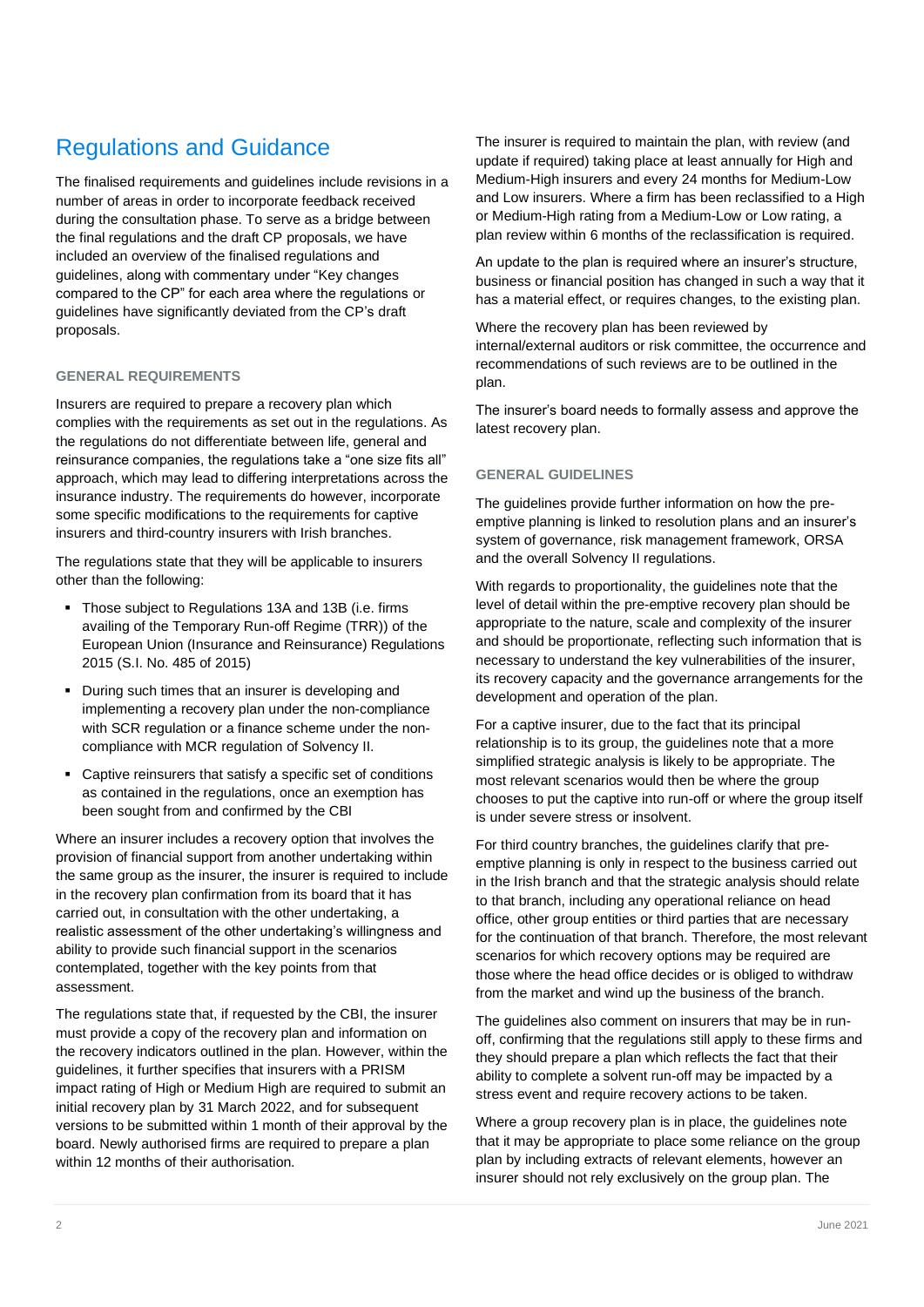insurer should still have its own plan in place, setting out local governance and escalation procedures, risk indicators and recovery options.

The guidelines also note that while there is no specific requirement for a recovery plan to be tested or independently reviewed, it is regarded as best practice that the plan be periodically challenged in this manner to ensure that it is realistic and operationally effective.

#### *Key changes compared to the CP*

Of perhaps greatest significance to the industry was the removal of the requirement to provide written confirmation of a parent or related undertaking's willingness and ability to provide financial support. A concern highlighted by several respondents to the CP was that this requirement could amount to a contingent liability on the parent or related undertaking. The CBI noted the feedback and revised the requirement to now cover a realistic board assessment of any group support.

The regulations now contain a wider range of definitions of firms to which they do not apply, including an exemption for certain captives, although the definition is quite narrow and we are unsure how many firms this will ultimately exclude from preparing a plan.

The regulations also confirm the date at which a recovery plan needs to be in place, which for most firms is 31 March 2022, and extended the period between subsequent reviews for Medium-Low and Low firms from 1 to 2 years.

The guidelines provide further information on the new applicability requirement for firms availing of the Temporary Run-off Regime (Regulation 13A and 13B firms) and provide details on considering a firm's overall recovery capacity and what should be included in this assessment.

### **STRUCTURE AND CONTENTS**

The regulations have laid out the required format of the recovery plan into 10 separate sections as follows:

- PART A Summary
- PART B Change since last recovery plan
- PART C Approval of recovery plan
- PART D Governance
- PART E Strategic analysis
- PART F Recovery indicators
- PART G Recovery options
- PART H Scenario analysis
- PART I Communication plan
- PART J Information on preparatory measures

We will discuss the main requirements and guidelines for each part of the plan in the following sections.

#### **PART A – SUMMARY**

The regulations require that the recovery plan provide a summary of information outlined for the purposes of each of Parts D to J which are outlined further below. In particular, this section will include a summary on the insurer's conclusion of its overall recovery capacity as detailed in Part H – Scenario analysis.

Within the guidelines it states that the objective of the summary is to provide a clear overview of the key elements of the plan. Additionally, the summary should include a separate summary of the insurer's conclusion on its overall recovery capacity.

#### *Key changes compared to the CP*

The requirement to highlight the point at which the insurer would initiate a closure to new business has been removed (however this requirement is still retained in Part F- Recovery Indicators for firms where this option would be relevant). This change echoes feedback received from the CP which noted that closure to new business was not a feasible/material recovery option or scenario for a number of companies and should therefore not be a blanket requirement for all firms to reflect.

## **PART B – CHANGE SINCE LAST RECOVERY PLAN**

This section is expected to specify any material changes to the insurer, insurer's group (if applicable), or the recovery plan itself, which are relevant to the insurer's recovery capacity, since the plan was last approved by the board of the insurer.

A number of examples of possible changes that could be included within this section are highlighted in the guidelines.

#### **PART C – APPROVAL OF RECOVERY PLAN**

The plan is expected to show the date of its approval, and each version thereof by the board of the insurer.

#### **PART D – GOVERNANCE**

The recovery plan needs to specify the following governance information:

- Policies and procedures governing review, update and approval of the recovery plan by the insurer
- Roles and functions of those responsible for preparing, implementing and updating the recovery plan, and those responsible for reviewing the plan as a whole and recommending it to the board for approval
- **Description of how the recovery plan is integrated into the** system of governance and risk management framework of the insurer
- The insurer's policies and procedures for timely implementation of any recovery options including: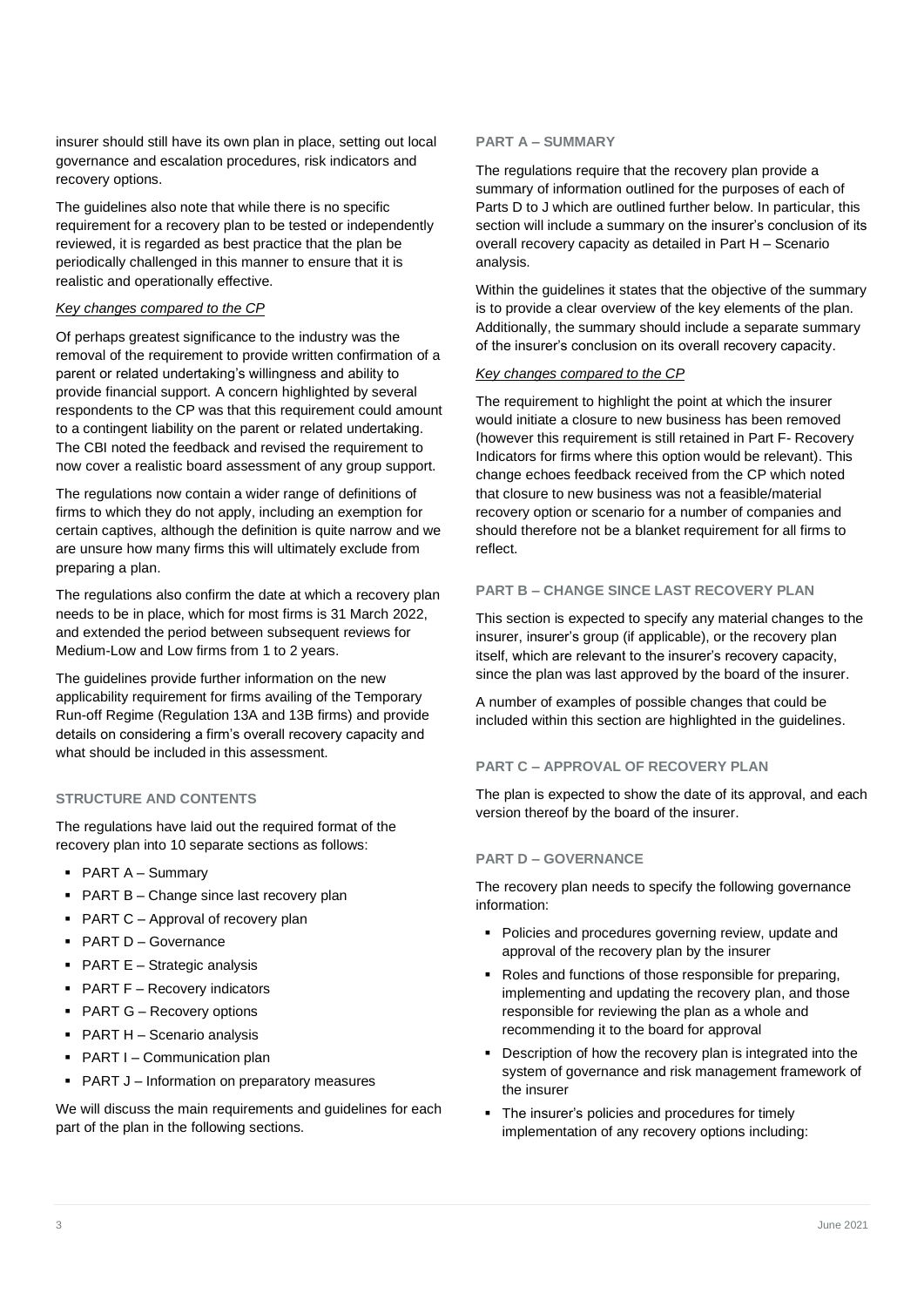- Internal escalation and decision-making procedures regarding recovery indicator breaches and recovery option choice (if any), arising
- Roles and functions within the insurer that are involved in the procedures referred to above
- Procedure for timely engagement with the CBI which identifies the point at which, and the means by which, they will be engaged

In the guidelines, the CBI outline their expectation that recovery planning is integrated into the normal system of governance and risk management framework and that this section should demonstrate how this is achieved.

The guidelines also give further information on what level of detail the CBI expect companies to provide on their governance of the plan.

### *Key changes compared to the CP*

The regulations removed the requirement to provide information on the insurer's internal reporting systems which would be used to provide access to relevant information to facilitate decision making for the purpose of the recovery plan. Commentary on this area however still remains within the guidelines and would be seen as best practice to include in a plan.

### **PART E – STRATEGIC ANALYSIS**

The regulations state that the recovery plan provides information about the insurer that is relevant and important to understanding the plan, and appropriate and proportionate to the nature, scale and complexity of the insurer, under each of the following areas:

- Core business lines
- Key services
- Critical functions
- Any material concentrations in the above three areas in any jurisdiction in which the insurer operates
- Overall global business and risk strategy
- The insurer's group interconnectedness, including around areas such as financial exposures, guarantees, reinsurance and operational arrangements
- The insurer's external interconnectedness, including around financial exposures to counterparties and outsourcing arrangements

The regulations also include specific modifications to the above requirements for captive insurers and third-country insurers with Irish branches.

The objectives of the strategic analysis section are highlighted in the guidelines, with this section aiming to provide a clear overview of the insurer with a view to identifying likely vulnerabilities or impediments to recovery and enabling an informed assessment of the recovery plan's credibility and feasibility.

The guidelines note that an insurer should consider:

- The scale, profitability or capital requirements of its various business lines and markets when considering its core business lines and their contribution to the future viability of the insurer
- The reasonable expectations of its policyholders, claimants and the wider economy, and the potential for current and prospective policyholders to switch to another provider when considering its key services, and
- Both direct (e.g. policy servicing, claims payment etc.) and support (HR, IT etc.) services when considering its critical functions.

The guidelines also go into further detail on both internal and external interconnectedness considerations.

# **PART F – RECOVERY INDICATORS**

The recovery plan needs to include a framework of indicators that identify, in a timely manner, progression of risks that have the potential to threaten the insurer's financial viability. The indicators need to specify thresholds which, when met, require the insurer to escalate the issue in accordance with its governance requirements, to increase monitoring of those risks or to implement one or more recovery options.

Within the framework of indicators, there should be indicators that reference at least the solvency and liquidity of the insurer. These indicators should:

- Be relevant to the insurer's business model and strategy
- Reflect the insurer's vulnerabilities which are most likely to impact on its financial position
- Be integrated into the insurer's governance framework, forming part of its decision-making procedures

The indicators should also explain how the calibration of any specified thresholds has been determined by the insurer and, where relevant, specify the point at which the insurer would consider solvent run-off, if considered as a recovery option in Part G – Recovery Options.

The guidelines highlight that insurers should consider both qualitative and quantitative recovery indicators and give consideration to profitability, reserving, market based and macroeconomic indicators, in addition to the solvency and liquidity indicators already specified in the regulation.

Additional guidance has been provided referencing the alignment of key risk indicators (KRIs) from the Risk Appetite statement to the recovery indicators, whilst also noting recovery indicators are also expected to identify emerging stresses.

Further guidelines on what characteristics the indicators should reflect are included, along with a recommendation to review the indicators as part of the overall plan review.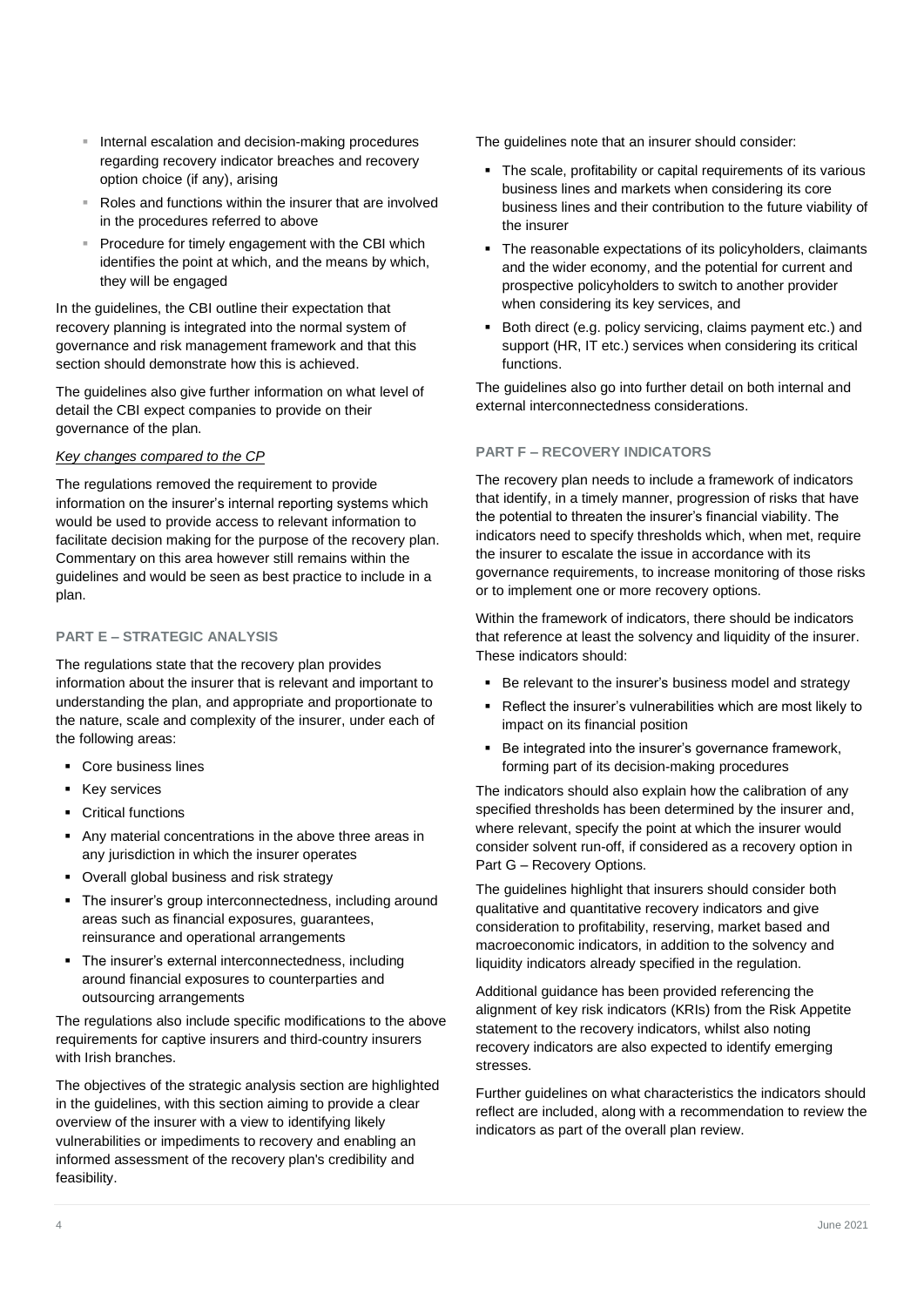#### *Key changes compared to the CP*

The softening of the requirements around closure to new business are reflected here, where clarifying the point at which the insurer would consider closure to new business is only required now where relevant.

Allowing for CP feedback, the guidelines now include further detail around alignment of KRIs and recovery indicators and what is meant by indicators being forward looking.

## **PART G – RECOVERY OPTIONS**

The recovery plan must include a range of recovery options which could reasonably be expected to contribute to restoring the financial position of the insurer following a stressed event and/or to maintaining the insurer's ongoing viability.

The options will take into consideration the following types of potential actions:

- 1. Actions which aim to conserve or restore the insurer's own funds through recapitalisation
- 2. Actions to ensure that the insurer has adequate access to liquidity in order to meet its obligations
- 3. Actions to reduce the insurer's risk profile and related SCR, or restructure the insurer's operations (possibly via a divestment of assets, business lines or portfolios of business)

Additionally, except where an insurer is already in run-off, the range of recovery options needs to include a solvent run-off option or adequate explanation why this option would not be a reasonable recovery option under any circumstance.

The regulations also require that the options include the following:

- Description of each option with sufficient detail that enables an assessment of its expected impact and feasibility
- **·** Impact assessment of each option
- **•** Feasibility assessment of each option
- Expected timeframe for the implementation of the option and the financial impact to be realised

The guidelines highlight that the insurer should consider measures that are extraordinary in nature, along with those that would be considered more run of the mill to the business. They also state that a recovery option should not be excluded solely because it would require a change to the current nature of the insurer's business. Where an option relies on the financial support from an insurer's parent, the insurer should also consider what actions could be taken in the event that such support is not forthcoming.

The guidelines also give further detail as to what the impact and feasibility assessments should consider, in addition to continuity of operations considerations.

#### *Key changes compared to the CP*

There has been a slight change in wording around options, which previously required specific actions to be shown, but which now require a firm's consideration where reasonable.

The final regulations have brought in the requirement to reflect a solvent run-off option or provide adequate explanation as to why this option is not reasonable.

The final regulations also removed the modification which previously allowed captive insurers or third-country insurers with Irish branches to omit the above outlined options, if not relevant.

### **PART H – SCENARIO ANALYSIS**

The regulation has specified, at a minimum, the following scenarios that are to be included in the recovery plan:

- 1. System wide scenario: event that risks having serious negative consequences for the financial system or the real economy
- 2. Insurer-specific scenario: event that risks having serious negative consequences specific to the insurer
- 3. A scenario that combines the simultaneous occurrence of both 1 and 2 above.

The regulations state that captive insurers and third-country insurers with Irish branches are not required to include scenarios 1-3 above, but that the scenarios identified will reflect their dependence on their respective group or head office.

The scenarios chosen also need to:

- Be relevant to the insurer in respect to:
	- The insurer's business
	- Operating model
	- Group and external interconnectedness
	- Any identified vulnerabilities of the insurer flagged in the strategic analysis section (Part E) of the recovery plan
- Reflect an event that would threaten the solvency of the insurer
- Include an assessment of the:
	- Impact to own funds
	- **E** Impact to available liquidity
	- Impact to risk profile & SCR
	- Adequacy of the framework of recovery indicators
	- Appropriate recovery option(s) to be taken in that scenario
	- Expected impact, feasibility and timeframe (as based on assessments outlined in the part G - Recovery Option area of the plan)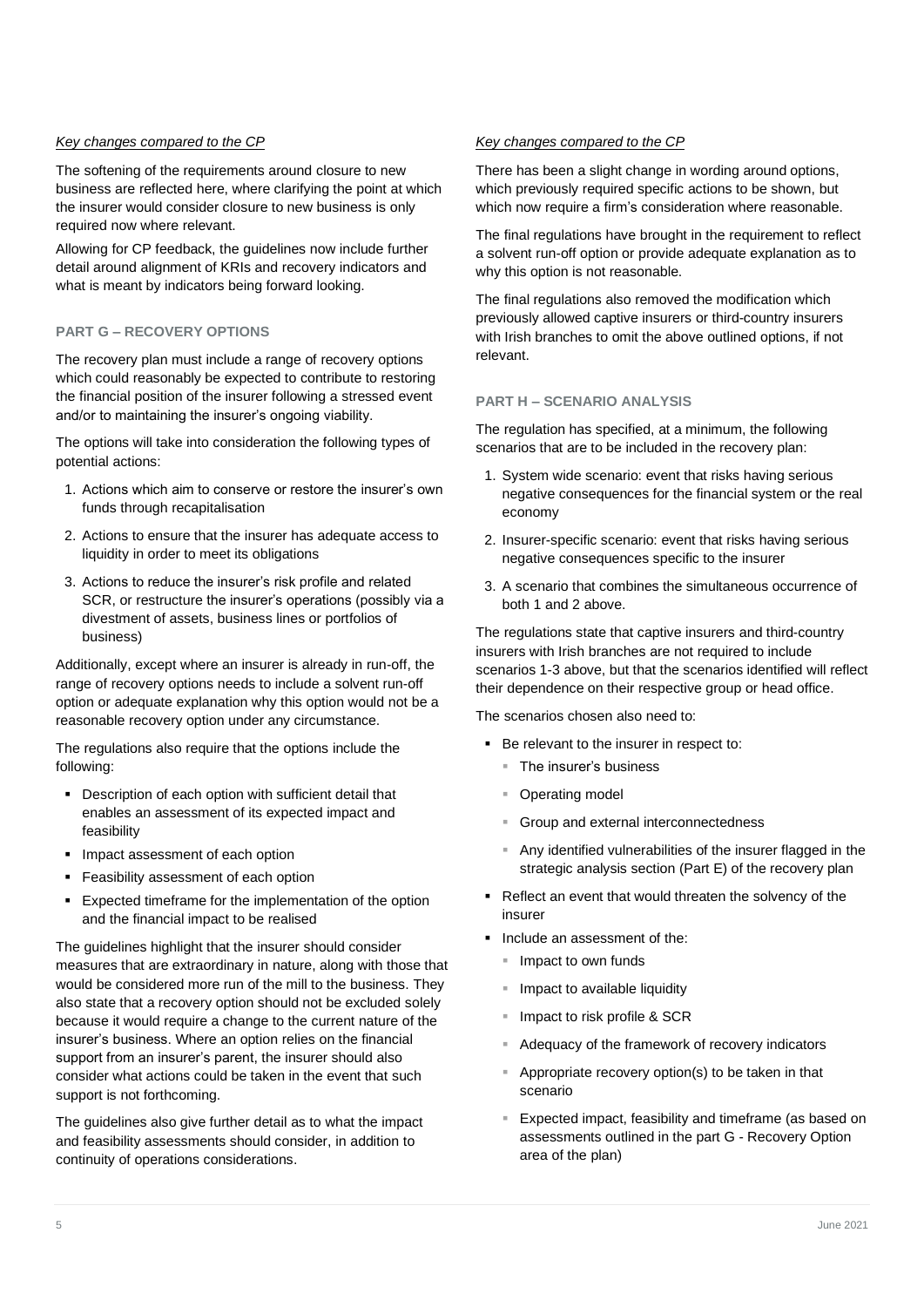The regulations require the insurer's conclusion on its overall recovery capacity, being the extent to which implementation of available recovery options in the range of scenarios considered would enable the insurer to restore its financial position and maintain its ongoing viability in a timely manner.

Within the guidelines it is highlighted that the insurer should consider a range of scenarios that are commensurate to the nature, scale and complexity of the business and that these scenarios should span across both slow moving (e.g. continued annual losses) and fast moving (e.g. market crash) events.

The guidelines note that insurers could consider reverse stress tests from the ORSA as a starting point for developing neardefault scenarios.

Further detail is also given in the guidelines as to what the analysis of each scenario should cover and additional context as to what recovery capacity represents.

#### *Key changes compared to the CP*

The finalised regulations remove the requirement for where parental support is considered as a recovery option, to show a scenario that limits the provision of this capital or liquidity.

The requirement to reflect a closure to new business scenario was also removed, with it now being considered as a recovery option which, arguably, is a more appropriate placing for it within the regulations.

#### **PART I – COMMUNICATION PLAN**

The regulations stipulate that a communication plan needs to be in place for relevant stakeholders, covering both internal and external communications.

This section of the recovery plan is also required to show how these communication plans would be implemented at such a time as a recovery plan is implemented.

The communication and disclosure plan guidelines state that this section should consider any specific communication needs for individual recovery options. It also outlines possible stakeholders and details to consider when formulating the communication and disclosure plan.

#### **PART J – INFORMATION ON PREPARATORY MEASURES**

The regulations require that the plan includes details of any preparatory measures that the insurer considers are necessary to take to facilitate the implementation, or improve effectiveness, of the recovery options. A timeline for implementing these preparatory measures is also required.

The guidelines go into further detail on what is meant by preparatory measures and highlight that the objective of this section is to summarise any such learnings and proposed actions so as to improve overall recovery capacity for the future.

#### *Key changes compared to the CP*

The final regulations remove the requirement to detail an analysis on preparatory measures that the insurer has already taken **(**however this area is still referenced in the guidance and would reflect good market practice).

# Key Aspects of a Recovery Plan

The regulations define what the CBI expect firms to adhere to when formulating recovery plans. If we take a step back, when considering the key areas that underpin a recovery planning framework, they can be broadly split into 3 parts; recovery indicators, recovery options and the scenarios analysed. The following sections provide useful insights into these core areas of the plan.

We have discussed them here as they appear in the regulations, but in reality there is an interconnectedness which results in an iterative process when considering the effectiveness of possible indicators and options against specific scenarios, that will lead to changes and refinements across these areas by the time the final plan is agreed.

### **RECOVERY INDICATORS**

With indicators being required to identify the progression of risks that can potentially threaten an insurer's financial viability, most companies may look to indicators already utilised within their existing frameworks, such as KRIs monitoring Solvency or liquidity ratios.

It is important though that whichever indicators are chosen, that they are evaluated with consideration to pre-empting financial deterioration and the subsequent recovery event, with perhaps added focus around the thresholds decided upon, to ensure that if breached, there is sufficient scope to implement the desired actions within a timely fashion.

#### **RECOVERY OPTIONS**

The recovery options will obviously be a driver of any recovery plan and in ensuring a firm restores its financial position following a stress event. We have seen clients consider portfolio sales, capital injections from a parent, expense reduction programmes or reinsurance as recovery options for example.

For each scenario considered, a firm should specify the option (or options) that it would ultimately look to implement, with the prospect that different option(s) could be preferred for different scenarios. It is also important to consider how different recovery options interact with each other, especially where a firm is likely to require implementation of multiple options to position itself for recovery.

In addition, once the pre-emptive options are chosen, the company should factor in any preparatory measures needed to